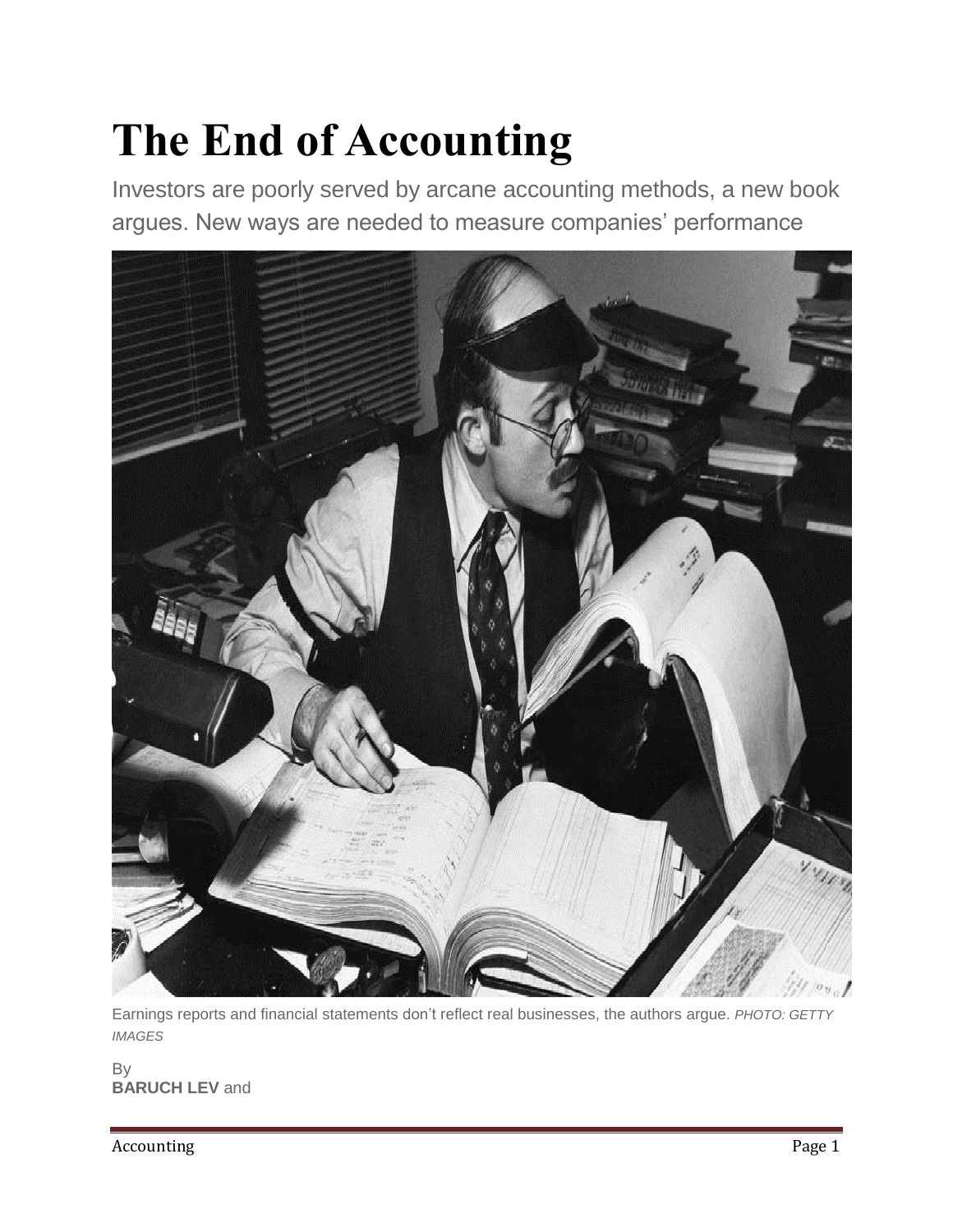## **FENG GU** June 21, 2016 1:13 p.m. ET **[53 COMMENTS](http://www.wsj.com/articles/the-end-of-accounting-1466529229#livefyre-comment)**

*Whenever I read these complaints about GAAP accounting, I get the distinct feeling the author doesn't understand the purpose of accounting, like someone complaining that his wrench makes such a lousy hammer. –Comment from a reader*

When [Netflix'](http://quotes.wsj.com/NFLX)s quarterly earnings announcement in April fell short of the consensus estimate of analysts, its share price surprisingly rose almost 18% on the announcement. An investor blackout? No. Investors justifiably ignored the backward-looking accounting information, reacting enthusiastically to a sharp rise in the forward-looking new-subscribers indicator: 4.9 million vs. expected 4 million. Furthermore, astute investors noticed that a major reason for the earnings shortfall was Netflix's large investment in future growth—technology development; 9% of sales—which accountants expense in the income statement.

## **Book Excerpt**

Adapted from "The End of Accounting and the Path Forward for Investors and Managers," by Baruch Lev (New York University Stern School of Business) and Feng Gu (State University of New York at Buffalo), to be published by Wiley Finance on June 27.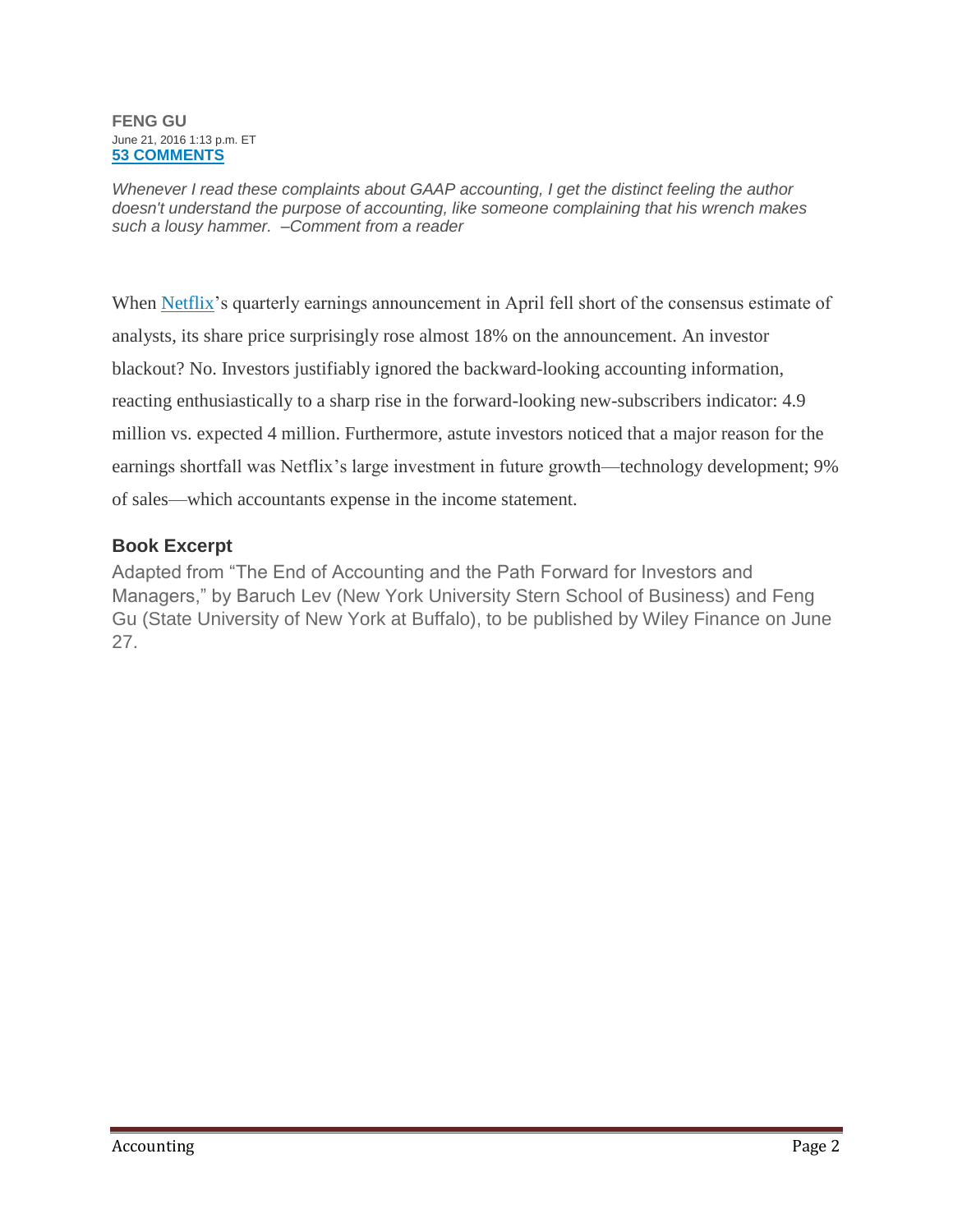

Netflix is not an aberration. **The problem with reported earnings, and financial statements in general, is that they no longer reflect the realities of businesses.** Instead, they follow an arcane set of accounting rules and regulations. An alternate reality which fails to illuminate essential factors that make an enterprise rise or fall, where, for example:

—The most important, value-creating investments in patents, brands, IT and other intangibles are considered regular expenses, like salaries or rent, without future benefits.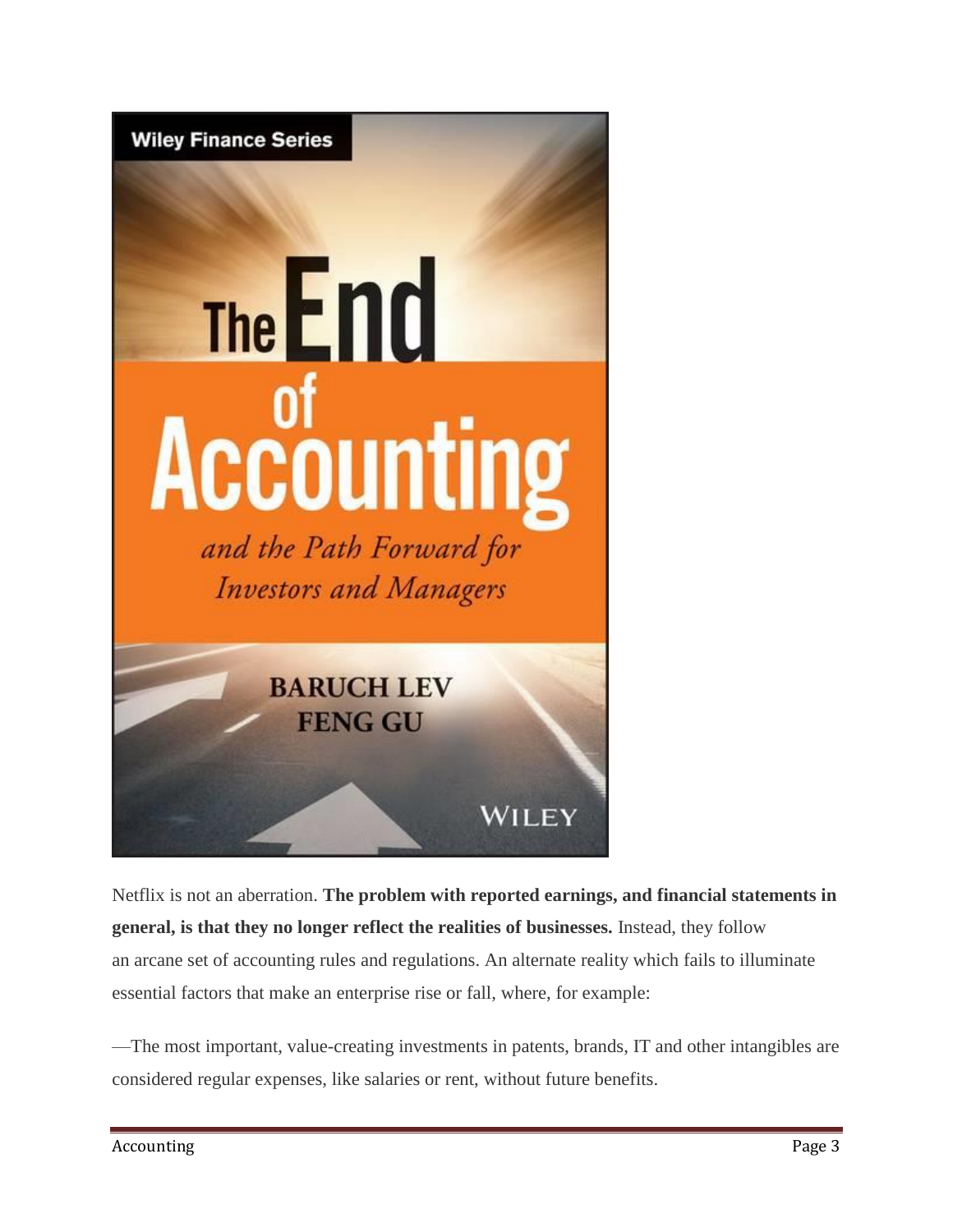

—Reported earnings are a mixed bag of long-term items (indicating sustained growth) and onetime, transitory gains/losses (restructuring costs, for example), having negligible effect on corporate value. (A case in point: Netflix's one-time foreign-exchange loss had a major role in its earnings shortfall.)

—Nontraded assets/liabilities, like privately placed bonds, which have no market values are nevertheless required to be marked-to-market in the financial reports. This, of course, is an oxymoron.

If that's not bad enough, accounting earnings are based on multiple subjective managerial estimates and projections (depreciation, stock-option expense, asset write-offs, prospective bad debts, future pension liabilities, etc.), prone to errors and manipulations. **All this results in backward-looking accounting statements that say little about an enterprise's future growth and ability to compete.** Take Amazon, for example: Its earnings fell short of analysts' consensus earnings estimates in eight of the 16 quarters of 2012-2015, alarming some investors, yet **obscuring its phenomenal growth and competitive prowess.**

No wonder that research shows an increasing gap between reported earnings and share prices, particularly for new-economy technology and science-based companies, and that earnings have lost their ability to predict future corporate performance—their main use by investors.

Most analysts' and institutional investors' questions in conference calls with corporate managers and in "investors' days" are about the metrics missing from financial reports precisely because accounting standards do not require them. It is metrics like customer growth and churn rate, test results of products under development, policy renewal and cancellation rates of insurers, or capacity utilization of transportation companies, that reflect the business strategy and its execution, rather than reported assets, liabilities or profits.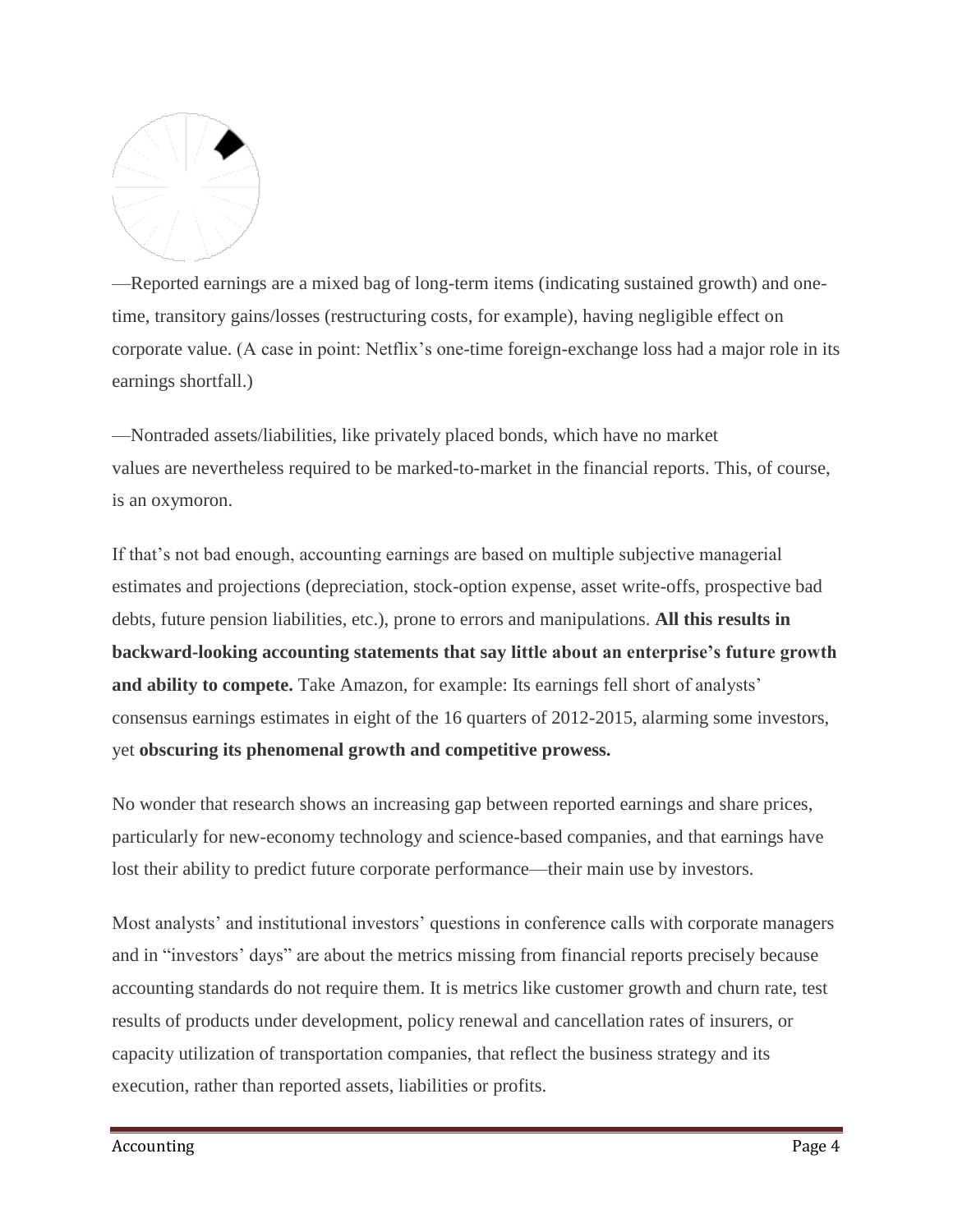But rank-and-file investors still take reported earnings seriously, as clearly indicated by shareprice declines upon announcements of earnings missing consensus analyst estimates (declines that are often quickly reversed, locking in investors' losses). Rather than leveling the playing field, deficient financial reports exacerbate information differences and disparities in investment gains among investors.

A few deep-pocketed investors have direct access to corporate managers and can afford research teams using expensive real-time data (weekly drug prescription sales, or satellite scanning of retailers' parking lots), while most investors still rely on deficient accounting reports.

The damage of the relevance-challenged financials is not restricted to investors. The obsession with quarterly earnings hitting predetermined targets or beating the consensus estimate infects managers who waste precious time and resources on "managing" reported earnings, occasionally postponing or cutting advertising, R&D, employee training, or maintenance outlays to "make the numbers." A totally futile effort, since a consensus miss will produce a mere 1.5%—2.0% share price drop, on average.

## '*A few deep-pocketed investors have direct access to corporate managers and can afford research teams using expensive real-time data, while most investors still rely on deficient accounting reports.*'

Moreover, the deficiencies of reported earnings make it hard for managers to convey to investors the real performance of the enterprise. Is Tesla a failing operation, as reflected by mounting losses (\$888 million and \$294 million, respectively, for 2015 and 2014), or an extremely successful innovator and marketer? Managers often resort to non-GAAP earnings to report performance more realistically, but that generally creates suspicion and even derision ("the best non-GAAP earnings is EBE: earnings before expenses"). There must be a better way to report enterprise performance and growth prospects; and, indeed, there is.

The remedy for the corporate earnings problem lies in the systematic disclosure of information that **focuses on the fundamentals of the business**, such as customer acquisition costs, additions and churn rate for internet, telecom and media companies; the progress and risk diversification of the product pipeline of pharma and biotech firms; capacity utilization and route